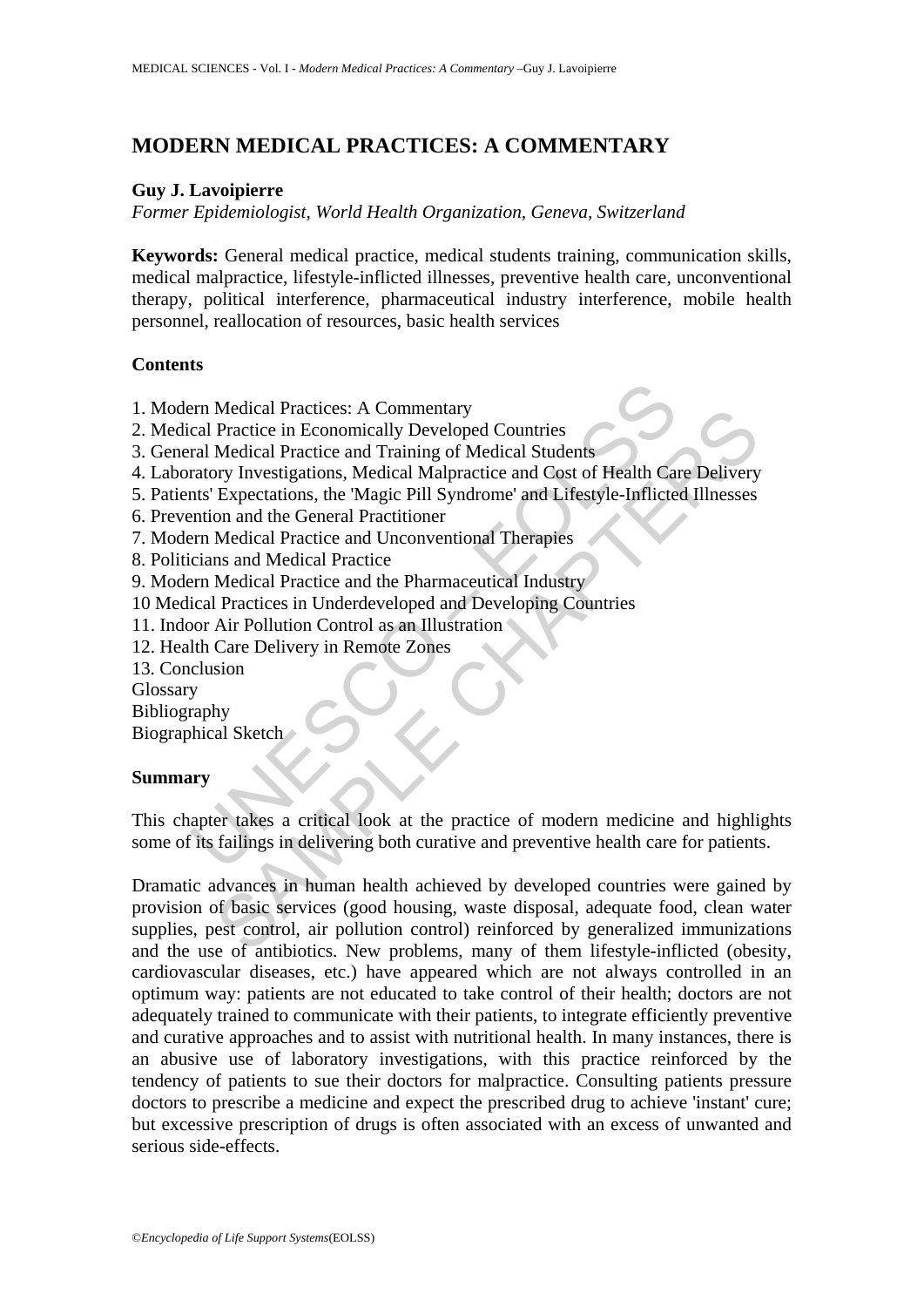Unconventional therapies, including traditional oriental medicine, tend to be shunned by the medical establishment; yet they are often a valid alternative. Through their control of health budgets, politicians exert a subtle but determinant outcome in the delivery of health care with a premium on visible measures, usually associated with hospital practice, to the relative neglect of preventive care. In addition medical research can be biased towards drug treatment of disease through funding by pharmaceutical companies.

Developing and underdeveloped countries, many of which face the dual conundrum of diseases of affluence and diseases of poverty, have scarce human and financial resources to deal with their health problems. New approaches are reviewed. These would combine proven strategies as they exist in industrialized advanced countries and innovative ones which would bring medical practice to patients, use additional personnel trained midway between a fully qualified medical practitioner and a nurse, as well as redirecting more financial resources from hospital-based curative services to the development of basic health services - clean water, clean energy, good housing, waste disposal, cleaner air.

### **1. Modern Medical Practices: A Commentary**

Immense progress has been achieved since the early days of Hippocrates - especially over the 20th century - and continues to be achieved in our time in the integration of modern medical practice in universal health care delivery. However, there remain several areas of concern and some undesirable realities which need to be addressed in order to further raise standards and make the delivery of health care even more relevant to populations they are intended to serve.

Ive ones which would bring medical practice to patients,<br>el trained midway between a fully qualified medical practitioner<br>redirecting more financial resources from hospital-based curative<br>ment of basic health services - cl and must between a rinny quantical methan practions and minst<br>irecting more financial resources from hospital-based curative services to<br>nt of basic health services - clean water, clean energy, good housing, w<br>leaner air.<br> Attempting to review current medical practices is a task fraught with difficulties because it depends to a large extent, on which perspective the reviewer looks at them. Take, for example, the case of a new and, as yet, not fully tested and proven surgical intervention. Prudently it will be reserved initially to so-called 'desperate' cases in which all known and well established techniques have little, if any, chance of success. Such a necessary selection will prejudice automatically the procedure against a favorable outcome. And if one assumes that the new technique, besides being lengthy and complicated, involves the intervention of a team of highly skilled specialists, this additional requirement will dramatically raise its cost.

Faced with the alternative of death, the 'test' patient is inclined to look at the unproven procedure very positively, notwithstanding the high risk of failure; other patients with similar but less severe conditions are frustrated that they cannot 'benefit' from what they perceive as a 'miraculous' technique; the surgical team implementing it is keen to test what is probably the result of years of patient research, unorthodox thinking and hard work; the hospital administrator is feeling less enthusiastic on account of increased budget costs implied in the possible success of the new technique; the media is foaming with excitement at the prospect of sensational news - whatever the outcome; and the politicians are measuring coldly the electoral advantage which this high profile procedure could bring them. And yet there are not many in this scenario who are considering the cost-efficiency of the new technique and questioning whether money spent implementing it could be prioritized and allocated to another activity covered by a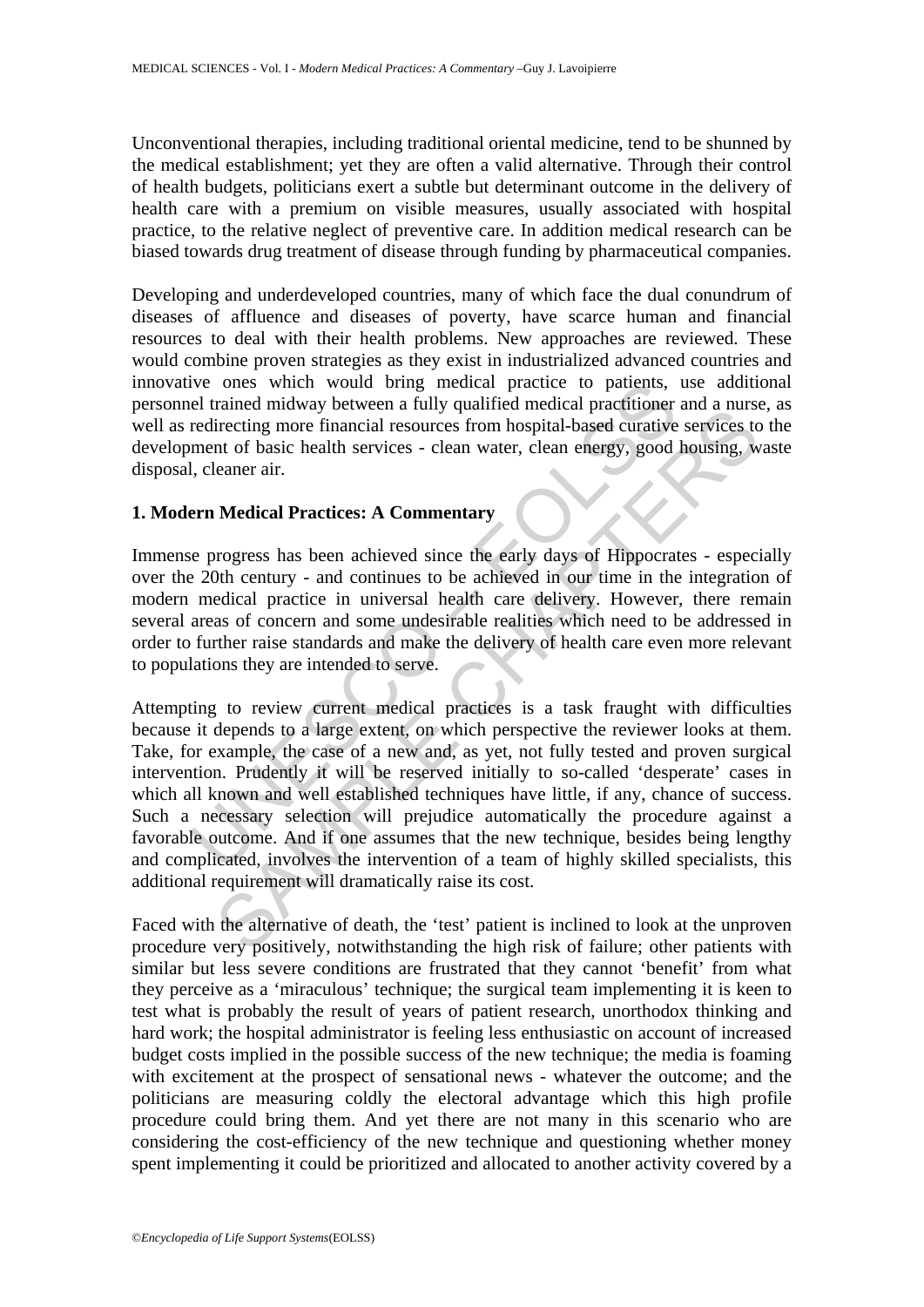limited health budget that would reap a result of greater value for more people.

The point being made here is that modern medical practice is costly and is becoming increasingly so, as new, improved, and better techniques are gradually implemented as a result of medical research. Many countries are fast approaching a point (if they have not already reached it) where the cost of providing comprehensive health care could literally bankrupt their national budget. Perhaps it is time to consider alternative ways of doing things in providing health care and focusing more attention on those measures - preventive or therapeutic - which are likely to benefit the largest numbers of individuals by bringing optimum morbidity, disability and mortality reductions for the most prevalent conditions in the community. And as an additional rather than an alternative way of providing care, the time may well have come - particularly in the economically advanced countries (but not exclusively so) - to make a wider use of the Internet web in order to educate patients and increase their participation in anamnesis and auto-diagnosis of primary symptoms.

Ive way of providing care, the time may well have come - partically advanced countries (but not exclusively so) - to make a web in order to educate patients and increase their participation --<br>diagnosis of primary symptoms by a ancient countries (out not exclusively soly - to make a what a since<br>the in order to educate patients and increase their participation in ananmiagnosis of primary symptoms.<br>
Menying the fact that progress achieved by There is no denying the fact that progress achieved by modern medical practice is vast. Most individuals living in developed countries have access to a quality of care, which their grandparents could only dream about and the lot of many in poorer countries particularly in Asia, Latin America and the Caribbean - is quickly improving. Diseases which used to carry heavy mortality rates - and still do in many poorer countries - have ceased to cause a significant risk to large population groups living in developed countries. However, because a significant chunk of human beings - perhaps as many as 75% - do not enjoy such high level of health and quality medical care it is necessary to consider separately the needs of these two groups and how they are met by current medical practices.

# **2. Medical Practices in Economically Developed Countries**

Looking back in time it is apparent that the measures that have had the highest impact on human health in economically developed countries have been the provision of basic services such as clean water supplies, pest control, cleaner air, good housing, proper waste disposal and adequate food. The gains achieved by these measures were consolidated further by the impact of generalized immunizations and antibiotics. Gone are the epidemics of waterborne diseases so commonly seen in the underprivileged world. Infectious diseases' incidence and prevalence have plummeted. In the USA, for example, crude mortality rates directly caused by infectious diseases such as pneumonia, influenza, tuberculosis etc. have decreased from around 800 deaths per 100,000 in 1900 to less than 100 in 1950. Elsewhere two of the best indicators of a nation's health - infant mortality and life expectancy - have changed dramatically: Sweden saw infant mortality reduced tenfold between 1750 and 1950 (from 200 to 18/1000 live births) whereas life expectancy in the same short interval in England and Wales went from 34 to 68 with a sharp rise (from 48 to 68) in the last 50 of these 200 years.[See Bibliography 1-9]

### **2.1. Changing Morbidity**

However, these 'killers' have been replaced by a completely new set of diseases no less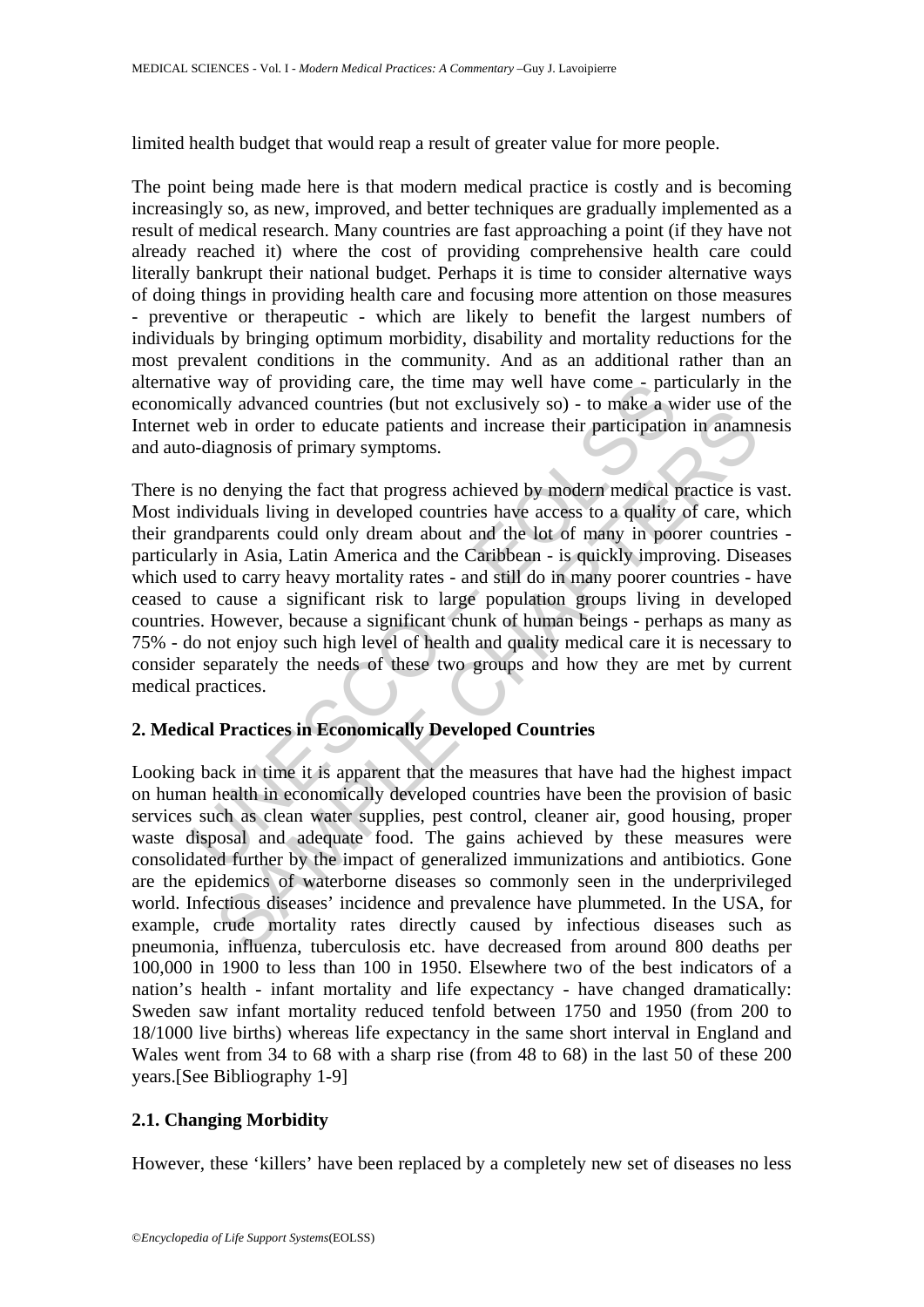threatening to life. For the sake of discussion (notwithstanding genetic and environmental risk factors) they can be conveniently grouped into two broad categories: mainly [but not exclusively] lifestyle-inflicted and mainly age-related. In the first group we find cardiovascular diseases, hypertension, obesity, osteoporosis, diabetes, and some pulmonary diseases such as chronic bronchitis, emphysema and lung cancer; in the second group we have a variety of cancers, severely crippling arthritis and diseases associated with brain degeneration such as Alzheimer and dementia. This dichotomy is mentioned because ideally each set requires a different medical approach to their control.

#### **2.2. General Medical Practice**

In a simplified description of what happens in contemporary developed countries, medical practice has evolved towards a two pronged system or two level of health care: a universal level involving screening and some treatment, and a specialized level where more complex - and radical - treatments are undertaken. This second level is the world of hospitals and specialists whilst the first is where the general practitioners operate. Each level has its set of positive features as well as negative features.

mplified description of what happens in contemporary developaratice has evolved towards a two pronged system or two level sizes and level involving screening and some treatment, and a specializy mplex - and radical - treat meand cascriptor of wind inapples in contemption of weight and the measure are calculated has evolved towards a two pronged system or two level of health level involving screening and some treatment, and a specialized lev With the advent of an almost universal adoption of some form of medical insurance (or social security co-payment), a visit to the general practitioner (GP) today is financially affordable for most individuals living in economically developed countries. A positive outcome of this situation is that early diagnosis of a pathological condition is a rule if patients call on a GP at onset of initial symptoms; however, this ease of access to a GP's consultation tends to create some abuse either by patients who have minor problems which they "want the doctor to check" or by overanxious patients who 'clog' the waiting list of an already very busy practice. The unwanted side-effect is that a GP spends less time with each patient in order to service everyone knocking on the surgery's door.

Note, by the way, that the operative word is 'care'; no mention is made of 'prevention'. In fact it is arguable that a modern GP is not even expected to conduct any preventive medicine activity especially if the surgery is a busy one with a high turnover of patients. This is probably THE major shortcoming of health services delivery in the majority of economically developed countries: too often the two systems - care and prevention - run in parallel, somewhat ignoring each other. Because of the closer relationship between GPs and patients, it would seem logical that, in addition to treatment, the former should be providing preventive services as well as being heavily and intimately involved in educating the latter. Yet, this is rarely the case although some welcome trends are slowly emerging. Since the logical approach is not happening, it is worthwhile exploring some of the reasons behind this failure of modern medical practice.

The first factor which comes to mind is money although this consideration does not apply in those systems where the practice of medicine is completely socialized (i.e. paid for by the State as in the UK or Scandinavian countries). Educating patients in taking control of their health, reviewing their lifestyle and their diets, advising them about nutrition, stress reduction, relaxation and exercise takes time - sometimes a lot of time; and time is precisely one ingredient that is at a premium in a GP's practice. Doctors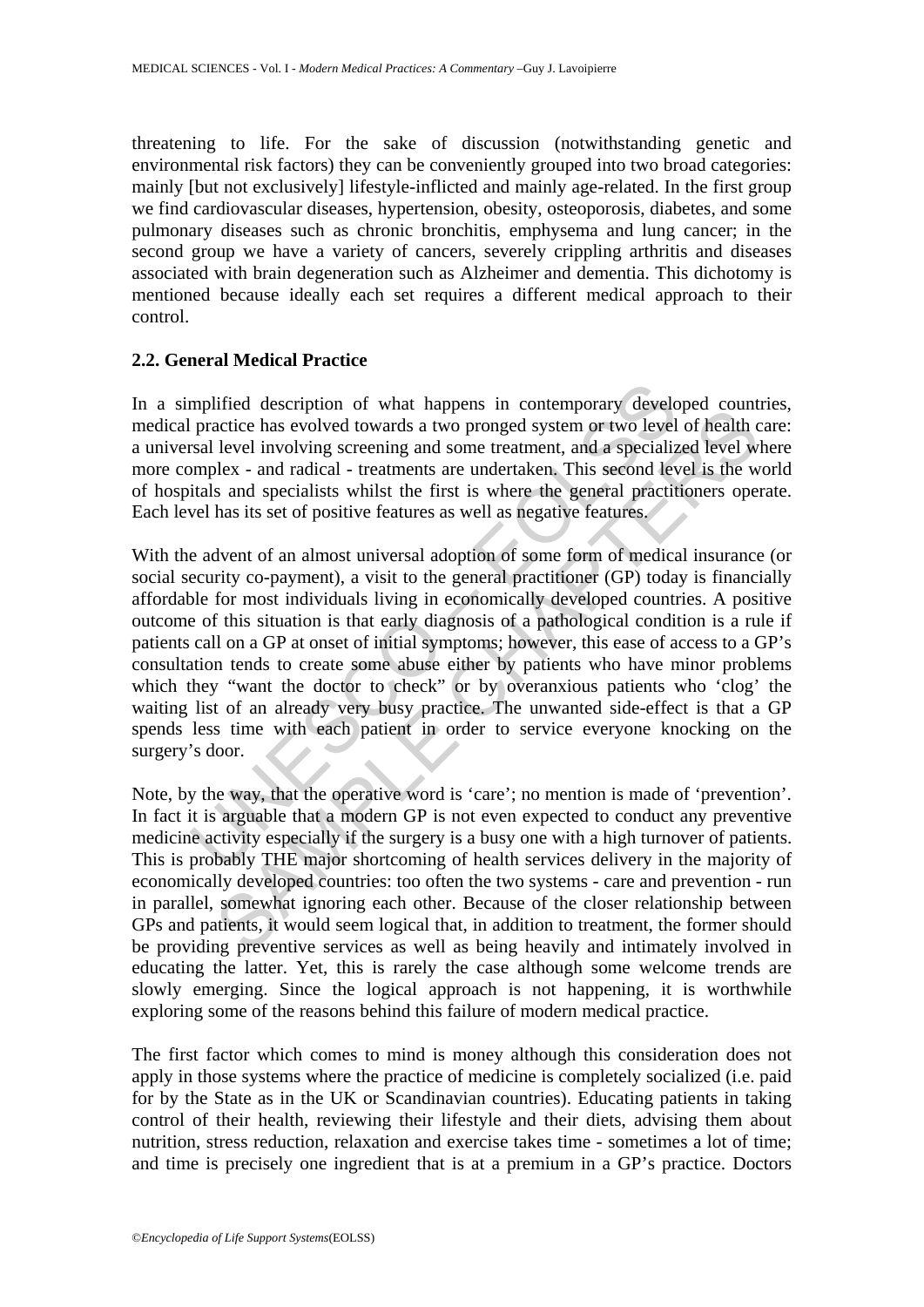have to earn a living which implies that they must 'process' a minimum number of patients daily if they are to cover the costs of running their practice and be left at the end with a decent income. This unavoidable aspect of medical practice is evidenced by the fact that wealthy GPs are the exception rather than the rule whatever the economically developed country one chooses to consider.

#### **3. General Medical Practice and Training of Medical Students**

In using state of the art techniques such as color ultrasound,<br>aphic scanning, magnetic resonance imaging or radio scans<br>in the prevalent pathology in the community - overveight, obesity,<br>i, hypertension, diabetes, osteopo Examing, inagence resonance magning of rancy and Samas. The minimal of the scanning of rancy and prevalent pathology in the community - overweight, obesity, cardioxas<br>sypertension, diabetes, osteoporosis, chronic bronchiti A second factor limiting the joint practice of prevention and care is the training of medical students. In most medical school and teaching hospitals, the emphasis is almost exclusively on treatment by medication or surgery and the development of technical skills in using state of the art techniques such as color ultrasound, computerized tomographic scanning, magnetic resonance imaging or radio scans. The linkage between the prevalent pathology in the community - overweight, obesity, cardiovascular diseases, hypertension, diabetes, osteoporosis, chronic bronchitis, emphysema and arterial atheroma - and lifestyle and nutritional habits is not sufficiently reflected in the training curricula of medical students with the result that, in general, doctors are not properly equipped to advise their patients. As a result of this situation, patients are left somewhat 'in limbo' with inadequate guidance, support and practical advice on how to go about making the required changes. Furthermore, when one keeps in mind that nutritional habits are mostly acquired during childhood and that changing them in adult life after years of self-indulgence is not an easy exercise, it becomes apparent that the issue is a complicated, difficult and therefore costly one to resolve.

Compounding this negative aspect of medical training, the necessity of acquiring excellent communication skills (including listening to the patient) is not impressed as a matter of great importance on medical undergraduates. More often than not they are advised to divulge the minimum to patients in their care lest the latter should become unduly anxious and stressed about their failing health - perceived or real. Instead of enlisting the co-operation of patients in the therapeutic process, too many doctors are inclined to shut them out - an attitude which can be traced more often than not to a combined lack of communication skills and adequate time.

This weakness in the training of medical practitioners has two undesirable negative effects. First it leaves patients unsatisfied and frustrated because they feel that the doctor is not listening to them. In turn this frustration leads patients to consult so-called healers who may not be fully trained or equipped for timely detection of medical problems which otherwise could be eliminated by an early intervention. Second it leaves medical practitioners badly equipped to handle the psychotherapy side of disease, including the natural anxiety of patients *vis a vis* their condition and its long term consequences or the feeling of guilt haunting those patients who feel that their sickness is a 'punishment' directly linked to something wrong or reprehensible that they may have done. By and large most doctors would prefer to spend more time helping patients handle their fears and anxieties but the system is not geared in this direction because time is of the essence. It should be noted, however, that a new tendency is slowly emerging - particularly amongst specialists who do not have the same time constraints as their generalist colleagues - to involve patients more closely in the therapeutic process.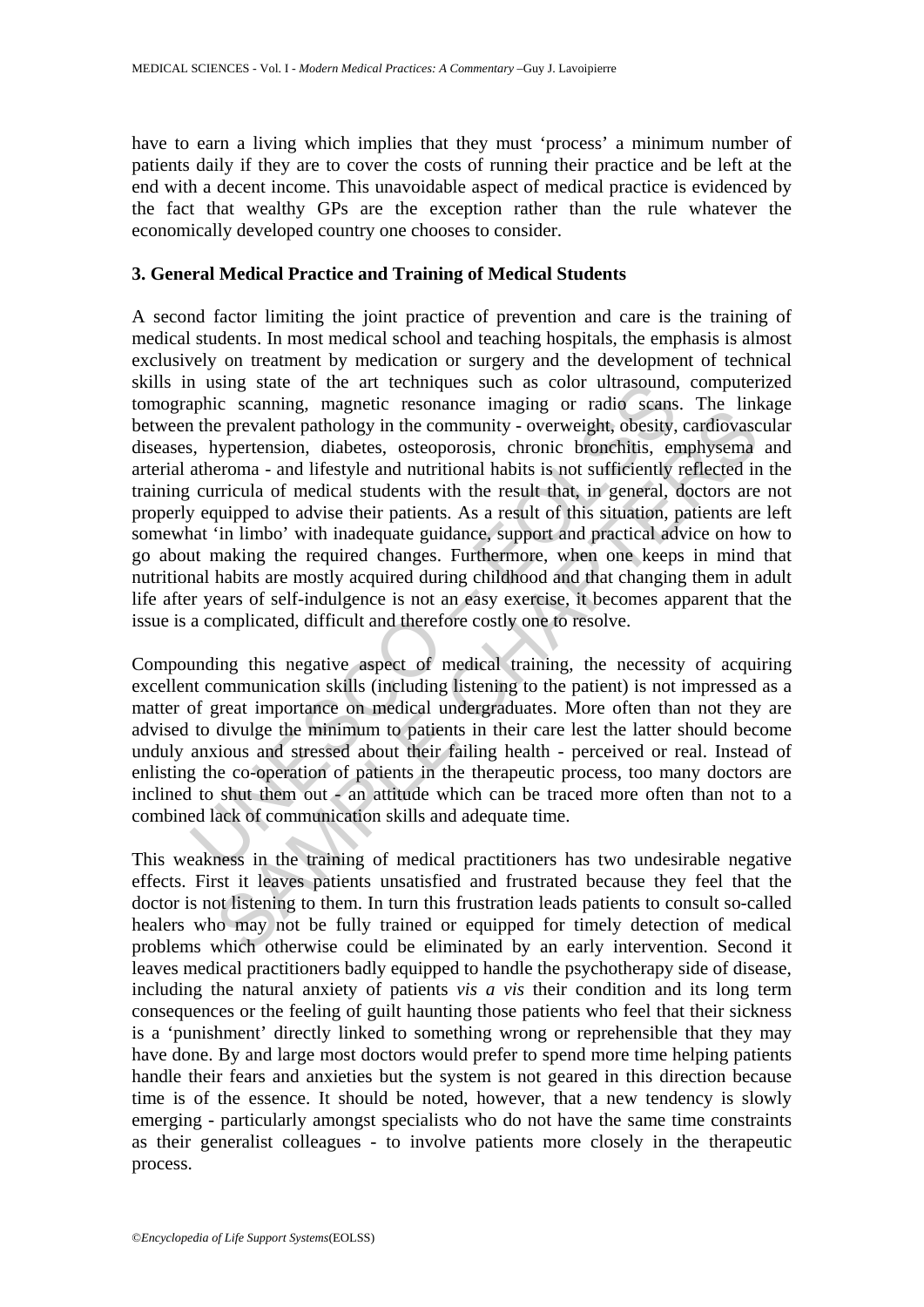Paradoxically, stress itself is a cause of illness which can (and does) aggravate a patient's condition. Relieving it by patient and attentive listening coupled with practical advice should be at the core of a practitioner's daily work routine. Yet, the time constraints of modern medical practice combined with the emphasis in training on all matters which are technical rather than human would seem to negate the need to attend to the 'emotional' side of disease and 'heal' the patient - as enunciated in the Hippocratic Oath.

# **4. Laboratory Investigations, Medical Malpractice and Cost of Health Care Delivery**

relation produces are significantly progress made as the significant progress made as to the point the cost of sophisticated laboratory investigations as to the point where they are now affordable by the major andy hensive ing down interests of sopinalized and othany investigations and pevent<br>of the point where they are now affordable by the majority of pati<br>v in those countries where health services are run by the State<br>sive universal medic Another plus of modern medical practice is the significant progress made in simplifying and bringing down the cost of sophisticated laboratory investigations and preventive therapies to the point where they are now affordable by the majority of patients particularly in those countries where health services are run by the State or comprehensive universal medical insurance is in place. The better known examples of this progress in the sophistication-simplification process are the morning-after-pill, the contraceptive pill, the pregnancy test, and the diabetes test. It is also possible to run with a single blood sample a battery of tests covering what is generally known as blood chemistry and measure a range of parameters such as lipids, proteins, platelets, white cell counts, red cell counts, etc. These modern testing methods supply the treating physician with a comprehensive picture which in turn improves the quality of the diagnostic procedure.

In this instance too, all is not perfect. Simplification and lower costs can lead to an over reliance on the 'blunderbuss' laboratory approach i.e. measuring more than required 'just to make sure' as well as an under-reliance on the more time-consuming practice of a careful interrogation, history taking and clinical examination of the patient to narrow the list of differential diagnoses as used to be the case only until about the 1960s. This feature of health care provision raises its delivery cost; and since nothing is free in this world, the added cost of these excessive laboratory investigations is born by the community - both users and nonusers of the health care system.

The 'blunderbuss' approach in using para-clinical and laboratory examinations to establish a diagnosis is reinforced by the alarming contemporary tendency to sue treating physicians for malpractice when their intervention goes wrong - as it happens sometimes in any human activity. For instance, it has been documented that medical errors in hospitals - iatrogenic illnesses as they are technically described - have reached an alarming rate (somewhere between 5% and 10%) depending on the country and hospital. Patients and their families have every reason to be concerned by these relatively high figures. However, by paying attention to patients' management procedures within the hospital system, this rate can be significantly reduced and is slowly being reduced in some hospitals as developments since the 1960s indicate.

Nevertheless, the excessive use of the Law to redress cases of medical malpractice - be they hospital-based or in general medical practice - has three unwanted 'side-effects'. To cover themselves against possible legal procedures medical practitioners tend to request the maximum range of para-clinical and laboratory investigations - hence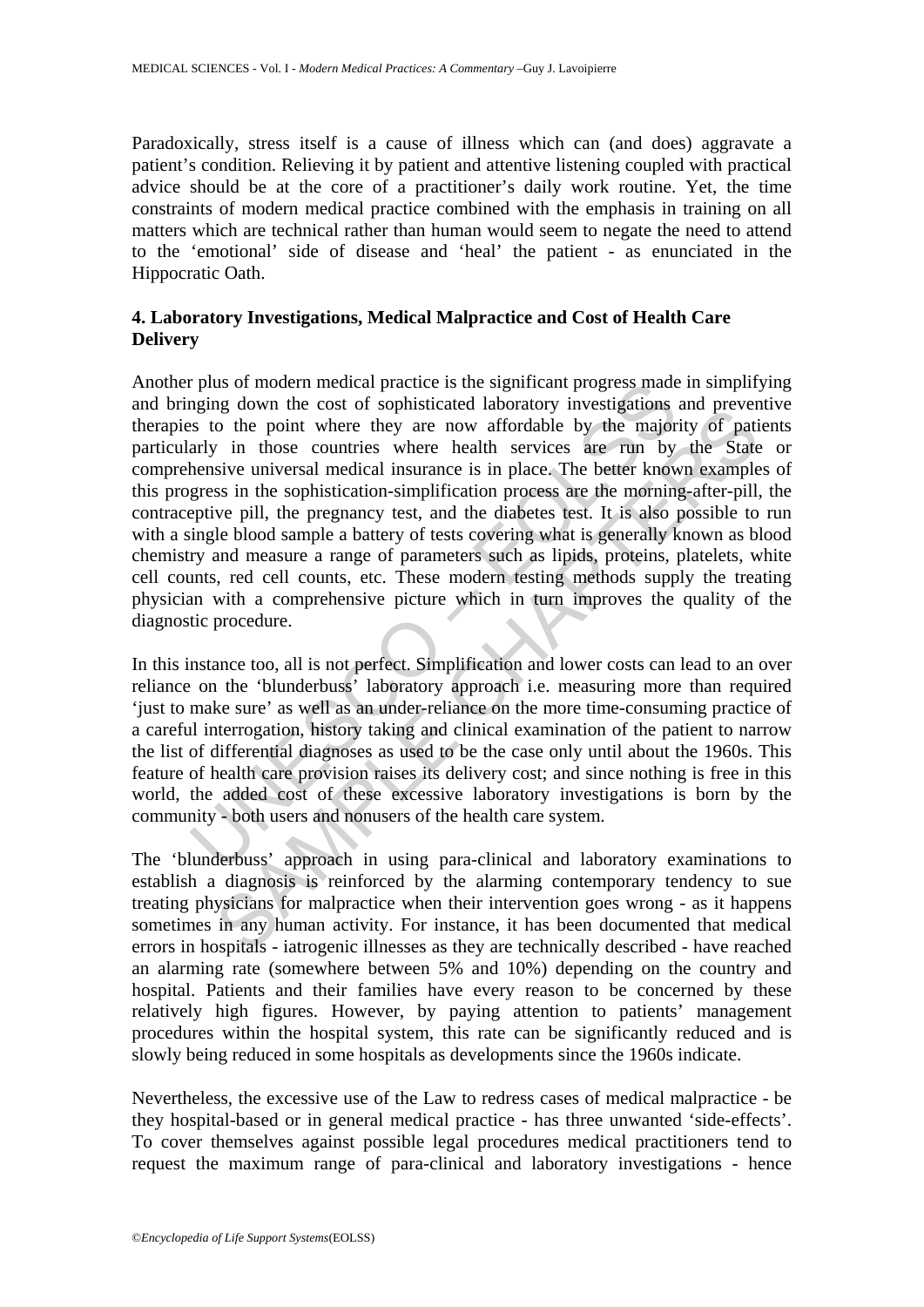ed more otten than not when other simpler and less costly medical<br>fective - in this example bed rest, inhalations, fluid initate and<br>tely, many physicians do not fall into the trap of excession<br>but enough do it to question reinforcing the 'blunderbuss' approach and adding to the cost of delivering health care. The second unwanted 'side-effect' is the necessity for medical practitioners to purchase expensive malpractice insurance premiums - a cost which is transferred partially or *in toto* to the patients and eventually paid for by the community. In extreme cases, some specialist physicians - obstetricians and gynecologists come to mind - have simply chosen to close down their private practice because they simply cannot afford the malpractice premiums. The third negative aspect of abusive suing of physicians is a tendency amongst the medical profession to cover themselves by prescribing antibiotics whenever they are consulted by someone suffering from an infectious condition or who could possibly develop an infection. This unfortunate (but understandable) tendency is best illustrated by viral infections, such as the common influenza, where antibiotics are prescribed more often than not when other simpler and less costly medications would be more effective - in this example bed rest, inhalations, fluid intake and decongestants. Fortunately, many physicians do not fall into the trap of excessive antibiotic prescription but enough do it to question how much this aspect of modern medical practice is not only adding to the cost of health care delivery but, perhaps more alarmingly, accelerating the appearance of antibiotic-resistant bacterial strains?

- -
- -
- -
- TO ACCESS ALL THE **22 PAGES** OF THIS CHAPTER, Visit: http://www.eolss.net/Eolss-sampleAllChapter.aspx

#### **Bibliography**

1. Keyfitz, Nathan and Wilhelm Flieger, (1968), *World Population: An Analysis of Vital Data.* Chicago, University of Chicago Press. This review provides detailed statistical information and analysis on the distribution of world population up to that date.]

Ever- in this change focat is, immatations, risin that and actomysis and the trap of excessive antibioned and that the most of the control of the cost of modern met not only adding to the cost of health care delivery but, 2. Mitchell, B. R. (1975) *European Historical Statistics 1750-1970.* London: Macmillan Mitchell's book gives the reader an insight in the collection and distribution of historical statistics in Western Europe up to 1970. The three other works cited, by the same author, provide similar insight on this topic but with focus on the UK, the Americas and the three other continents. See also Mitchell, B. R. (1988) *British Historical Statistics.* Cambridge: Cambridge University Press; Mitchell, B. R.(1993) *International Historical Statistics: The Americas, 1750-1988.* London: Macmillan; Mitchell, B. R.(1995) *International Historical Statistics: Africa, Asia and Oceania 1750-1988.* 2nd rev. edn. New York: Stockton.]

3. Sharpe, J.A. (1987) *Early Modern England: A Social History 1550-1760.* London: Arnold. A valuable source of information about life in English society in the  $16<sup>th</sup>$ ,  $17<sup>th</sup>$ , and  $18<sup>th</sup>$  century.]

4. Simon, Julian. (1995) *The State Of Humanity.* Oxford: Blackwell. A combined philosophical and scientific review of where contemporary humanity is at, covering various aspects of human societies in the areas of education, welfare, health and economics.]

5. Elsom, Derek M. (1995). "Atmospheric pollution trends in the United Kingdom." In Simon, Julian 1995 *The State of Humanity* Oxford: Blackwell - Ref. 4] [See reference 4 above.]

6. Brimblecombe, Peter (1997). "London air pollution, 1500-1900." *Atmospheric Environment* 11:1, 157-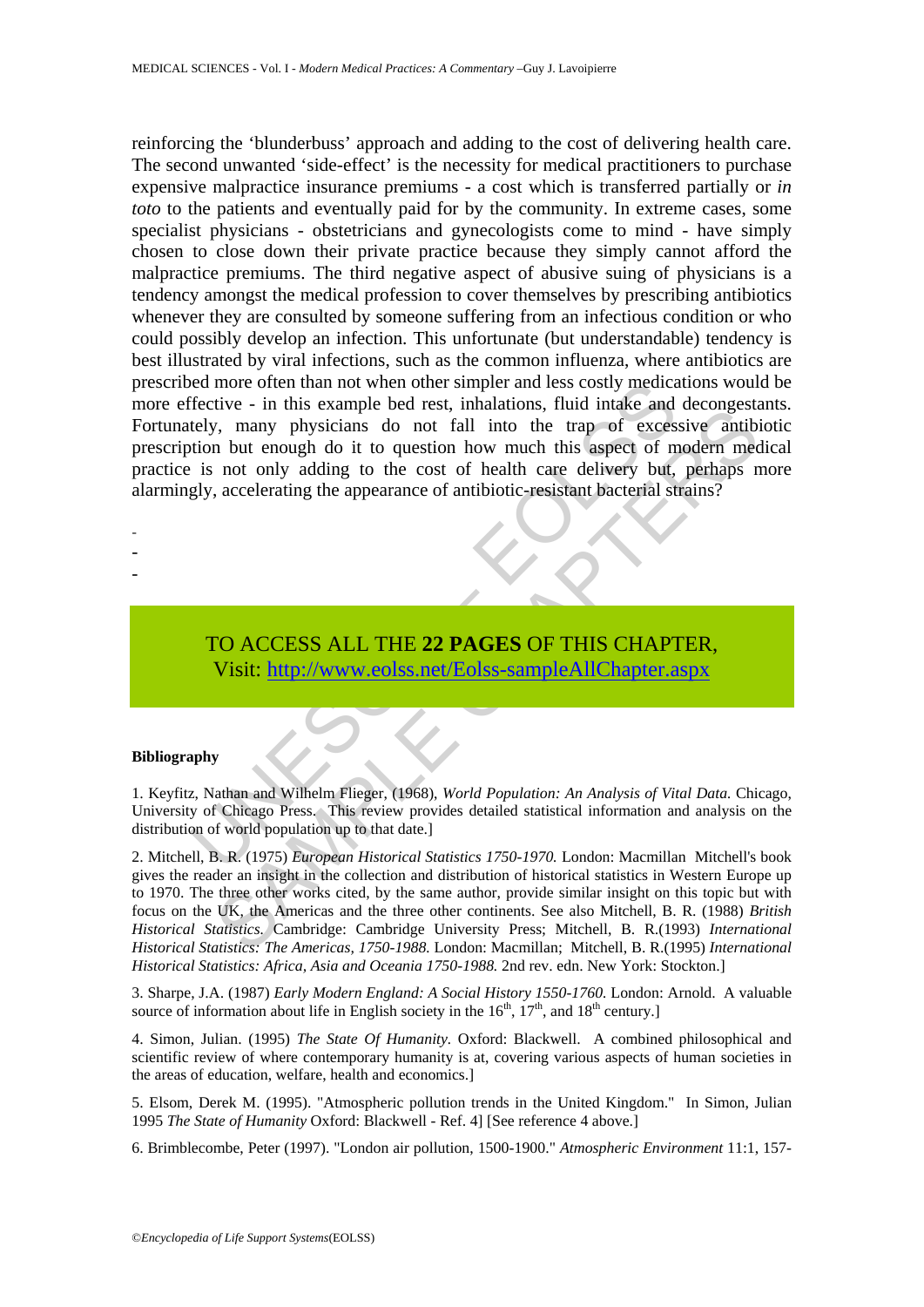162. An invaluable document to understand the trends of air pollution in London covering four centuries  $-16^{th}$  to  $19^{th}$  – and its relation to the use of fossil fuels.]

7. Laxen, Duncan P. H. and Mark A. Thompson (1987). "Sulphur dioxide in Greater London, 1931- 1985." *Environmental Pollution* 43: 103-114. A review of the rise and fall of pollution levels in Greater London using sulphur dioxide gases as markers.]

8. Armstrong, G.L. Laura A. Conn and Robert W. Pinner (1999) Trends in infectious diseases mortality in the United States during the 20th century *JAMA* 281(1): 61-66 . A comprehensive review of the distribution, prevalence and incidence of infectious diseases in the United States covering the last century.]

9. UNDP (2000) *World Population Prospects: The 2000 Revision. Key findings.* A good source of world demographic data, including predictions for the current century, as compiled by the statistical department of the UNDP. See also http://www.un.org/esa/population/wppp2000h.pdf. *World Population Prospects: The 2000 Revision. Annex Tables.* See also http://www.un.org/esa/population/wppp2000at.pdf.]

10. Weatherall Institute of Molecular Medicine at http://www.imm.ox.ac.uk/ The website provides inter alia a comprehensive review of the current scientific work undertaken by the Institute in the area of molecular and cell biology concentrated in four main fields: hematology and single gene disorders, cancer, immunology and infections.]

11. Woolcock Institute of Medical Research at http://www.woolcock.org.au/clinical\_trials.htm. The website provides information inter alia about current clinical trials under way at the Woolcock Institute including one on asthma and rhinitis to which this article refers.]

12. Buteyko Technique Web Search: 140 articles. As indicated, a search of the Internet Web shows a significant listing of various articles and publications presenting, reporting, and reviewing the original technique of respiratory exercises described by Professor Buteyko to reduce the frequency of acute episodes in asthma sufferers.]

Revision. Annex Tables. See also http://www.un.org/esa/population/wppp2000<br>herall Institute of Molecular Medicine at http://www.imm.ox.ac.uk/ The web<br>mprehensive review of the current scientific work undertaken by the Inst 13. Tait, Michael http://www.thefountainoflife.ws/photodynamic/ http://www.thefountainoflife.ws/microwave-therapy [The website provides a detailed and comprehensive overview of the ultra high frequency microwave and photo dynamic techniques used by this group of physicians to treat cancers. References of published results are also provided on the website.]

14. Brimblecombe, Peter (1997). "London air pollution, 1500-1900." *Atmospheric Environment* 11:1, 157- 162. [See reference 6 above.]

15. Laxen, Duncan P. H. and Mark A. Thompson (1987). "Sulphur dioxide in Greater London, 1931- 1985." *Environmental Pollution* 43: 103-114. [See reference 7 above.]

16. Elsom, Derek M. (1995). "Atmospheric pollution trends in the United Kingdom." In Simon, Julian 1995 *The State of Humanity* Oxford: Blackwell - Ref. 4] [See reference 4 above.]

Il Institute of Molecular Medicine at http://www.imm.ox.ac.uk/ The website provides<br>
ehensive review of the current scientific work udertaken by the Institute in the are<br>
decli biology concentrated in four main fields: hem 17. World Bank. (1992) *World Development Report 1992: Development and the Environment* Oxford University Press. [An excellent source of contemporary economic indicators and their relevance to the environment and economic development as collated, reviewed and analysed by specialists of the World Bank.*World Development Indicators 1999.* See also http://www.worldbank.org/poverty/data/trends/trends.pdf; *World Development Report 1999/2000: Entering the 21st Century.* New York: Oxford University Press.; See also http://www.worldbank.org/wdr/2000/fullreport.html; *The 2000 World Development Indicators CDROM.;*  See also http://www.sima-ext.worldbank.org/data-query]

18. Reducing air pollution NERI 1998A:49; EPA 2000d:3-19-20. [This document reviews the need for and the ways of reducing air pollution, focusing on large cities as well as rural areas.]

19. WRI *World Resources 1998-99: A guide to the Global Environment* http://wwwwri.org/facts/datatables.html Statistical data collated by WRI describing the current state of our global environment.]

20. UNEP Environmental Data Report 1993-94. Oxford: Blackwell. [A comprehensive review of the world environmental situation prepared by UNEP.]

21. WHO Air Quality Guidelines. (2000). Geneva: World Health Organization. [This publication